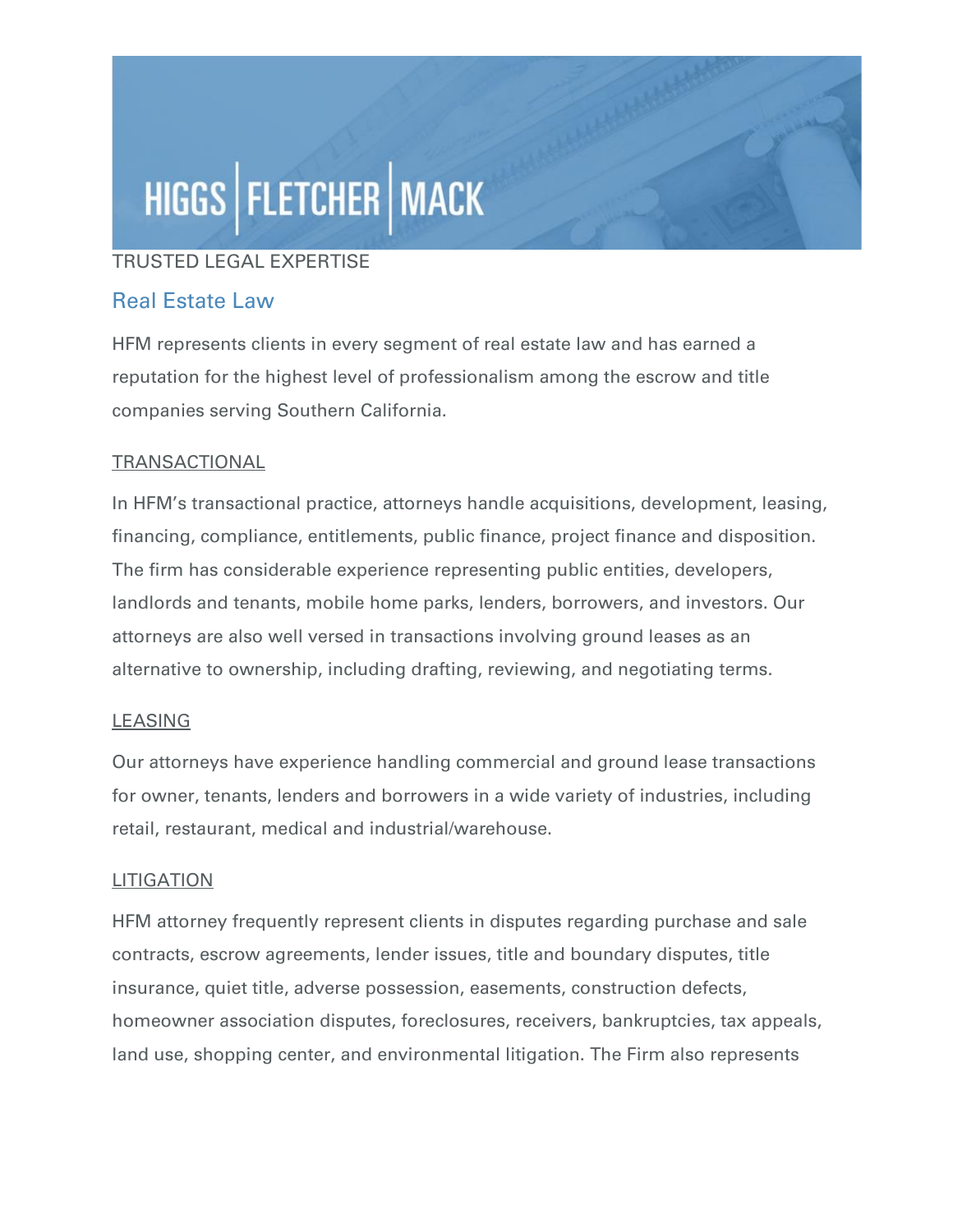clients in disputes between property owners and with brokers, contractors, developers, and other professionals.

#### PROJECT FINANCE

We have significant experience and expertise in documenting and negotiating favorable terms for both lenders and borrowers surrounding the purchase, refinance of property, and project finance transactions, including solar and wind energy projects, hotels, and low-income housing. We also are highly skilled in negotiating and drafting terms that ensure our clients' assets are generating the maximum value possible.

#### LAND USE

HFM's Real Estate Law Group attorneys are also land use experts, with experience in representing developers in entitling residential, commercial, and mixed-use projects. We help clients navigate the increasingly complex local land use approval process and advocate for them at administrative hearings and appeals on development projects. Our representation includes compliance with the California Environ-mental Quality Act (CEQA), to ensure that projects remain on track and obtain timely approvals.

#### EMINENT DOMAIN

The Firm's eminent domain practice involves representation of property owners, businesses, and public agencies in all matters involving the acquisition of private property for public use. This includes eminent domain court proceedings, relocation assistance, and administrative hearings. We provide a full range of eminent domain services tailored to each client's individual situation from the initial public agency contact, acquisition offers, trials, and appeals on issues affecting just compensation for property, loss of goodwill, severance damages to remaining property, as well as inverse condemnation to compensate for a public agency's actions which constitute a taking of property through physical or regulatory actions.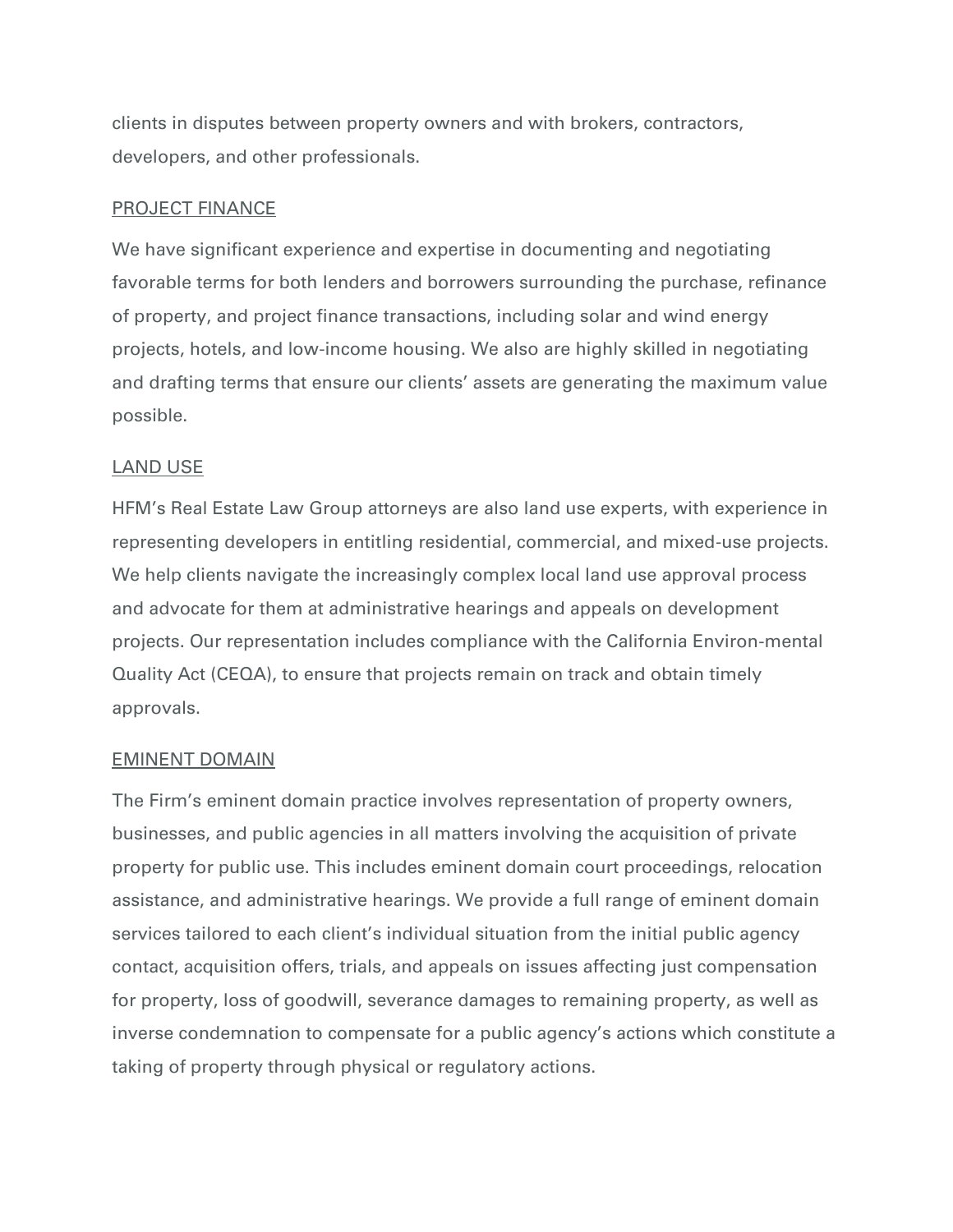# Real Estate Law







SANDRA J. BROWER ANNA BURNETT MITCHELL B. DUBICK



MARCO F. GARAVAGLIA MICHAEL R. GIBSON ANNEELISE P. GOETZ









KENNETH C. JONES S. DOUGLAS KERNER F. GREGORY PYKE